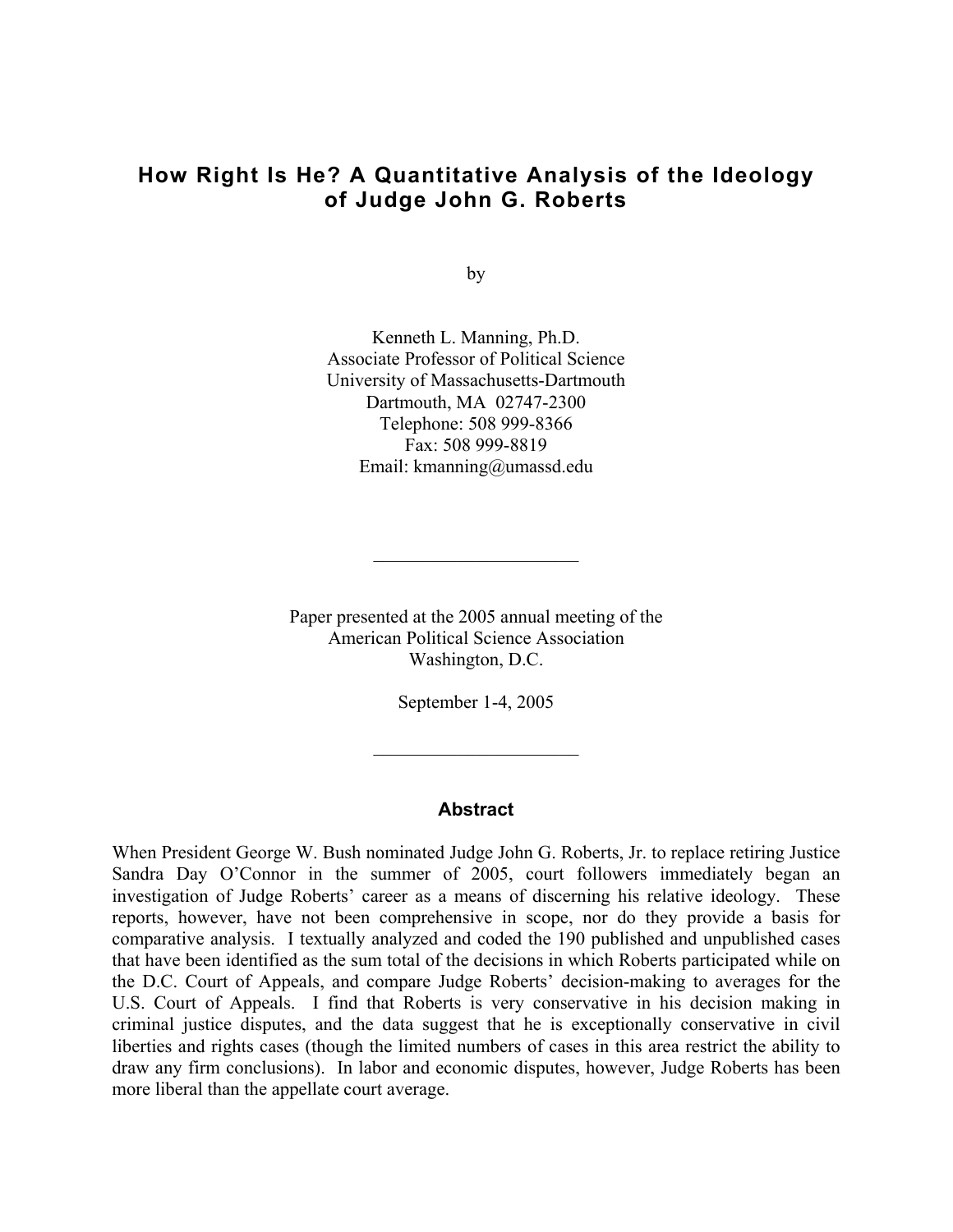When George W. Bush was sworn in as the  $43<sup>rd</sup>$  president of the United States, it was widely assumed that he would, at some point during his administration, have the opportunity to appoint at least one justice to the U.S. Supreme Court. Much of the retirement speculation centered on the longest-serving member of the high court, Chief Justice William Rehnquist, who was appointed by Richard Nixon in 1971. Many news media and opinion outlets engaged in significant conjecture about possible Bush Supreme Court nominees in the event of a court departure. $^{1}$ 

To the surprise of many, though, Bush was not presented with a Supreme Court vacancy during his first term in office. However, speculation about a possible retirement increased dramatically in 2004 when it was learned that 80-year old Rehnquist had been treated for cancer.<sup>[2](#page-1-1)</sup> The visibly stricken Chief Justice administered the oath of office in January 2005 to a reelected George W. Bush, and news reporters at the time commented upon Rehnquist's wellbeing and the likelihood that he would step down due to health reasons.<sup>[3](#page-1-2)</sup>

As it turns out, of course, the conventional wisdom was off the mark. Rehnquist stayed on at the Court while Justice Sandra Day O'Connor surprised many, including some at the White House, in announcing in June 2004 her retirement.<sup>4,[5](#page-1-4)</sup> Though Bush was not presented with the opportunity to make the strategically and symbolically important selection of a Chief Justice, in many ways O'Connor's departure allowed Bush the opportunity to have an even greater impact on the Court by giving the President the chance to replace a crucial swing vote on the bench. Though O'Connor has generally been conservative in her rulings, her voice has been pivotal in some key civil liberties and rights disputes. $6$  For example, she was a critical vote in cases

<span id="page-1-0"></span><sup>&</sup>lt;sup>1</sup> See Joan Biskupic, "Next President May Name Up To Three Justices." *USA Today*. September 9, 2000.; Randall Kennedy, "The Bush Court." *The American Prospect.* November 23, 1999.; Mark Joseph, "W.'s Court Picks." *National Review*. December 18, 2000.; Geraldine Sealey, "A Retirement Revolution?" *ABC News.com*. June 21, 2000.; Robert Weiner, "Next President May Have Supreme Impact: George W. Bush's Potential Supreme Court Nominees." *LexisONE* (LexisNexis). November 6, 2000.

<span id="page-1-1"></span>*See* Linda Greenhouse and Katherine Q. Seelye, "Rehnquist Fails to Return and Speculation Increases." *The New* 

<span id="page-1-2"></span><sup>&</sup>lt;sup>3</sup> See Linda Greenhouse, "The Inauguration: Ailing Chief Justice Makes Good His Promise." *The New York Times*. Jan. 21, 2005. p. A11. 4

<span id="page-1-3"></span>Despite O'Connor's announcement, speculation about a potential Rehnquist retirement continued apace. The Chief Justice eventually quelled the rumor frenzy by issuing a statement clarifying his intention to continue his service on the bench. *See* Linda Greenhouse, "Despite Rumors, Rehnquist Has No Plans to Retire Now." *The New*  York Times. July 15, 2005. p.A10.<br><sup>5</sup> See Howard Fineman and Debra Rosenberg. "The Holy War Begins." Newsweek. July 11, 2005. p. 34.<br><sup>6</sup> See Terry Eastland, "O'Connor Determines Court's Balance." *Dallas Morning News.* Feb

<span id="page-1-4"></span>

<span id="page-1-5"></span>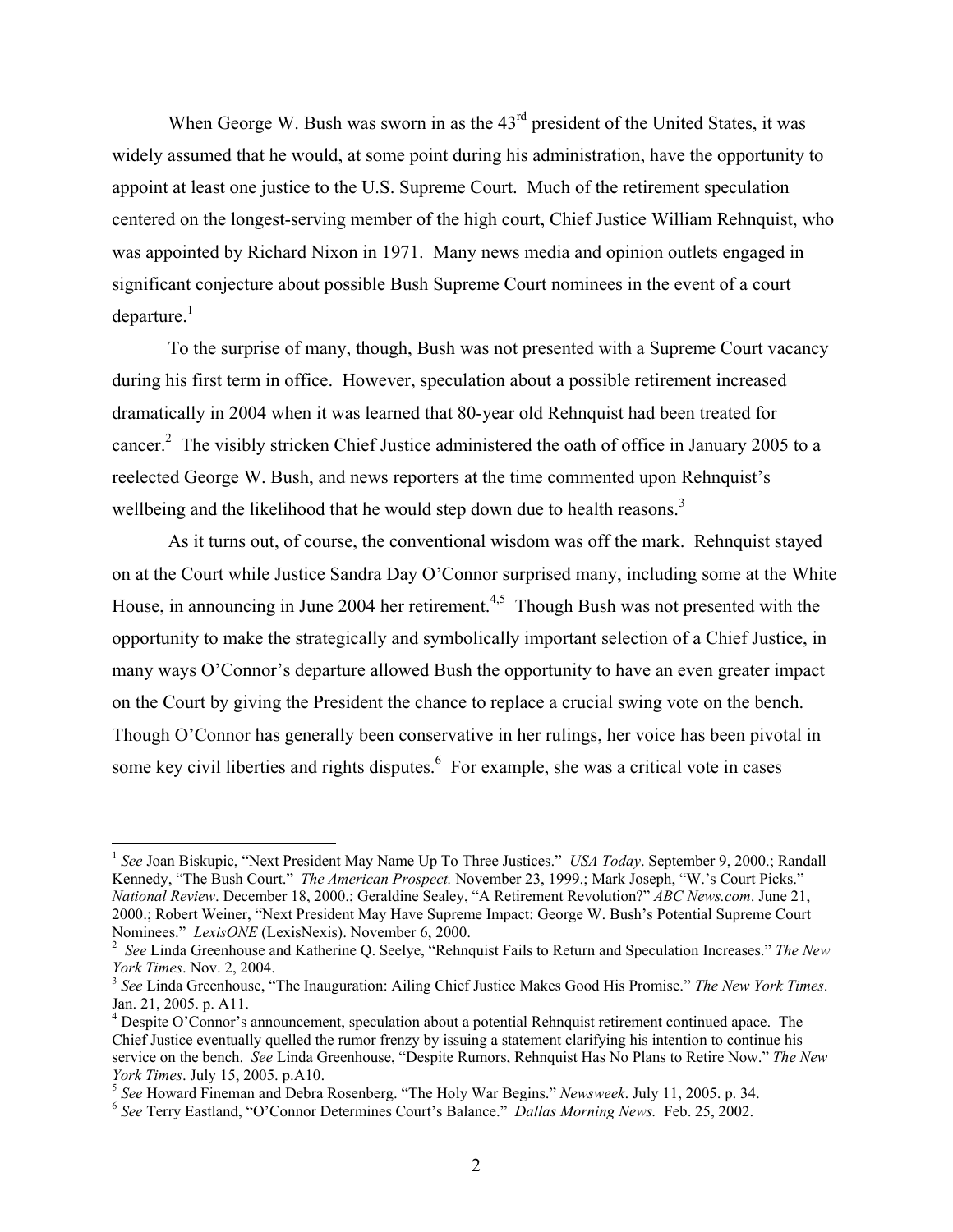involving a number of high-profile and deeply controversial issues, including affirmative action, gay rights, religious displays, and abortion.

O'Connor's resignation thus presents Bush with the opportunity to shift the ideological composition of the Court. One observer noted that O'Connor had throughout her tenure drifted slightly "leftward" over time, making her somewhat of a centrist.<sup>[7](#page-2-0)</sup> At the same time, however, research has shown that Bush's judicial [a](#page-2-2)ppointees have been very conservative,  $8.9$  and, in particular, his judges are the most conservative in modern presidential history in the area of civil liberties and rights.<sup>10</sup> In sum, O'Connor's retirement presents Bush with a clear opening to change the Supreme Court's jurisprudence on a number of highly salient issues by replacing a moderate conservative with someone who could be a champion of the right.

Upon any Supreme Court justice's departure, interest quickly turns to potential replacement candidates, and O'Connor's retirement was no exception.<sup>11</sup> Speculation immediately focused on Bush's past statements about his judicial nomination objectives as well as a number of potential candidates.<sup>12</sup> Much of the focus was upon a coterie that included, among others, Attorney General Alberto Gonzales, Judges Harvie Wilkinson and Michael Luttig (both of the Fourth Circuit Court of Appeals), and Edith Brown of the Fifth Circuit Court of Appeals.<sup>13</sup> As we now know, Bush eventually passed over these oft-mentioned jurists and selected John G. Roberts, a judge on the U.S. Courts of the Appeals for the D.C. Circuit. Roberts was among those who were bandied about as a possible nominee. However, his name did not emerge as often as some others. At least among the attentive public, Roberts was among the lesser known candidates.

<span id="page-2-0"></span><sup>&</sup>lt;sup>7</sup> See Evan Thomas and Stuart Taylor, "Queen of the Center." Newsweek. July 11, 2005. p. 24.

<span id="page-2-1"></span><sup>&</sup>lt;sup>8</sup> See Robert A. Carp, Kenneth L. Manning, and Ronald Stidham, "The Decision-Making Behavior of George W. Bush's Judicial Appointees." 88 *Judicature* 20 (2004).

<span id="page-2-2"></span>For a comprehensive discussion of Bush's judicial nominees, *see* Sheldon Goldman, Elliot Slotnick, Gerard Gryski, and Sara Schiavoni, "W. Bush's Judiciary: The First Term Record." 88 *Judicature* 244 (2005).; *and* Rorie Spill Solberg, "Diversity and George W. Bush's Judicial Appointments." 88 *Judicature* 276 (2005).<br><sup>10</sup> *See* Kenneth L. Manning and Robert A. Carp, "The Decision-Making Ideology of George W. Bush's Judicial

<span id="page-2-3"></span>Appointees: An Update." Paper presented at the 2004 meeting of the American Political Science Association, Chicago, IL. (http://www.umassd.edu/cas/polisci/apsa2004.pdf)

<span id="page-2-4"></span><sup>&</sup>lt;sup>11</sup> For more on the selection of Supreme Court nominees, *see* David Yaloff, *Pursuit of Justices: Presidential Politics and the Selection of Supreme Court Nominees (University of Chicago Press, 1999).* 

<span id="page-2-5"></span><sup>&</sup>lt;sup>12</sup> See David Sanger, "In Reading Bush on Court, Words Don't Always Help." The New York Times. July 5, 2005. p. A15.

<span id="page-2-6"></span><sup>&</sup>lt;sup>13</sup> See Greg Stohr and Laurence Arnold, "Gonzales, Brown Among Potential Choices to Replace O'Connor." *Bloomberg.com.* July 1, 2005.

[<sup>\(</sup>http://www.bloomberg.com/apps/news?pid=email\\_us&refer=top\\_world\\_news&sid=aBk2T7IVS.i0](http://www.bloomberg.com/apps/news?pid=email_us&refer=top_world_news&sid=aBk2T7IVS.i0))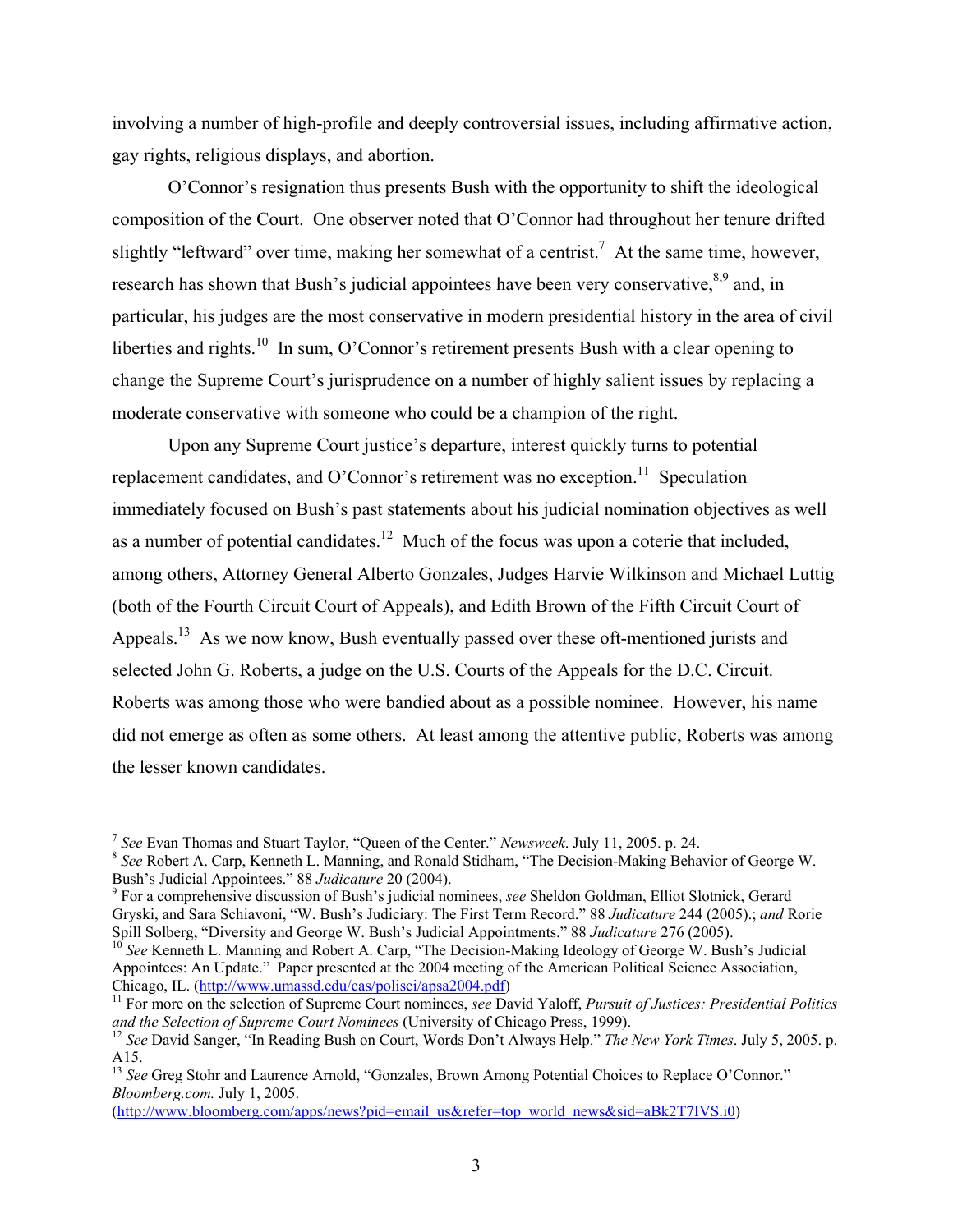With a nominee unveiled, attention immediately focused upon the background and ideology of O'Connor's replacement. Since President Bush announced Robert's nomination on the evening of July 19, 2005, the public has learned much about Judge John G. Roberts Jr.

He is, by many indications, a textbook Supreme Court nominee—someone who, as one observer noted, "represents the Washington establishment."[14,](#page-3-0)[15](#page-3-1) The son of a steel company executive in Indiana and educated in private school, his childhood was closer to Main Street than Fifth Avenue, but certainly not hardscrabble.<sup>16</sup> Roberts is a Harvard honors graduate and Harvard Law School alumnus. He was managing editor of Harvard Law Review, enjoyed highprofile judicial clerkships, worked in key positions in the Justice Department during the Reagan administration, and he was a partner in a prestigious Washington, D.C. law firm. Roberts left private practice when he was appointed to a position on the Court of Appeals for the D.C. Circuit by George W. Bush in June 2003. A millionaire father of two and devout Catholic, Roberts is married to an attorney and has significant stock holdings in numerous major U.S. corporations.<sup>17</sup>

Beyond this personal information, however, much has also been reported about Judge Roberts' professional activities and decision-making that may provide some clues about his judicial philosophy. Following the release of documents from Roberts' work in the Reagan White House, liberal activists were troubled to learn that Roberts once endorsed a memorial service that called attention to "the abortion tragedy."<sup>18</sup> At the same time some conservatives were heartened to know that in promising to uphold standards of judicial restraint, Roberts noted that a judge's role is limited to deciding cases and it is "not to solve society's problems."[19](#page-3-5)  Furthermore, in a high-profile Washington, D.C., case that some felt hinted at a strong pro-law

1

<span id="page-3-3"></span>[\(http://www.msnbc.msn.com/id/3626796/\)](http://www.msnbc.msn.com/id/3626796/): "Beyond the bio stuff that's everywhere, NBC's Investigative Unit notes that Roberts is a wealthy man, according to his financial disclosure forms. In 2004, he listed his 88 stocks, investments and trusts. He owns millions of dollars in stock, including significant investments in Time Warner, Dell, Intel, Microsoft, Texas Instruments and XMSR. He holds accounts worth between \$500,000 and \$1 million at M&T Bank, and hundreds of thousands of dollars with Fidelity, Schwab and others. Roberts also owns one-eighth of a

<span id="page-3-0"></span><sup>14</sup> *See* R. Jeffrey Smith and Jo Becker, "Record of Accomplishment—And Some Contradictions." *The Washington*

<span id="page-3-1"></span>*Post.* July 20, 2005. p. A1. <sup>15</sup> For more on the typical characteristics of judicial nominees, *see* Robert A. Carp, Ronald Stidham, and Kenneth L. Manning, *Judicial Process in America*,  $6<sup>th</sup>$  ed. (CQ Press, 2004).

<span id="page-3-2"></span><sup>&</sup>lt;sup>16</sup> See Neil A. Lewis, "An Ultimate Capital Insider." *The New York Times*. July 20, 2005.<br><sup>17</sup> See "First Read: The Day in Politics by NBC News for NBC News." MSNBC.com. July 20, 2005.

<span id="page-3-4"></span>cottage in Limerick, Ireland." <sup>18</sup> *See* Pauline Jelinek, "Roberts Once Wrote of 'Abortion Tragedy.'" *The Washington Post*. (washingtonpost.com)

<span id="page-3-5"></span><sup>&</sup>lt;sup>19</sup> See Hope Yen, "Roberts: Judges' Role 'Not to Solve Society's Problems." *The Providence Journal.* Aug. 3, 2005. p. A3.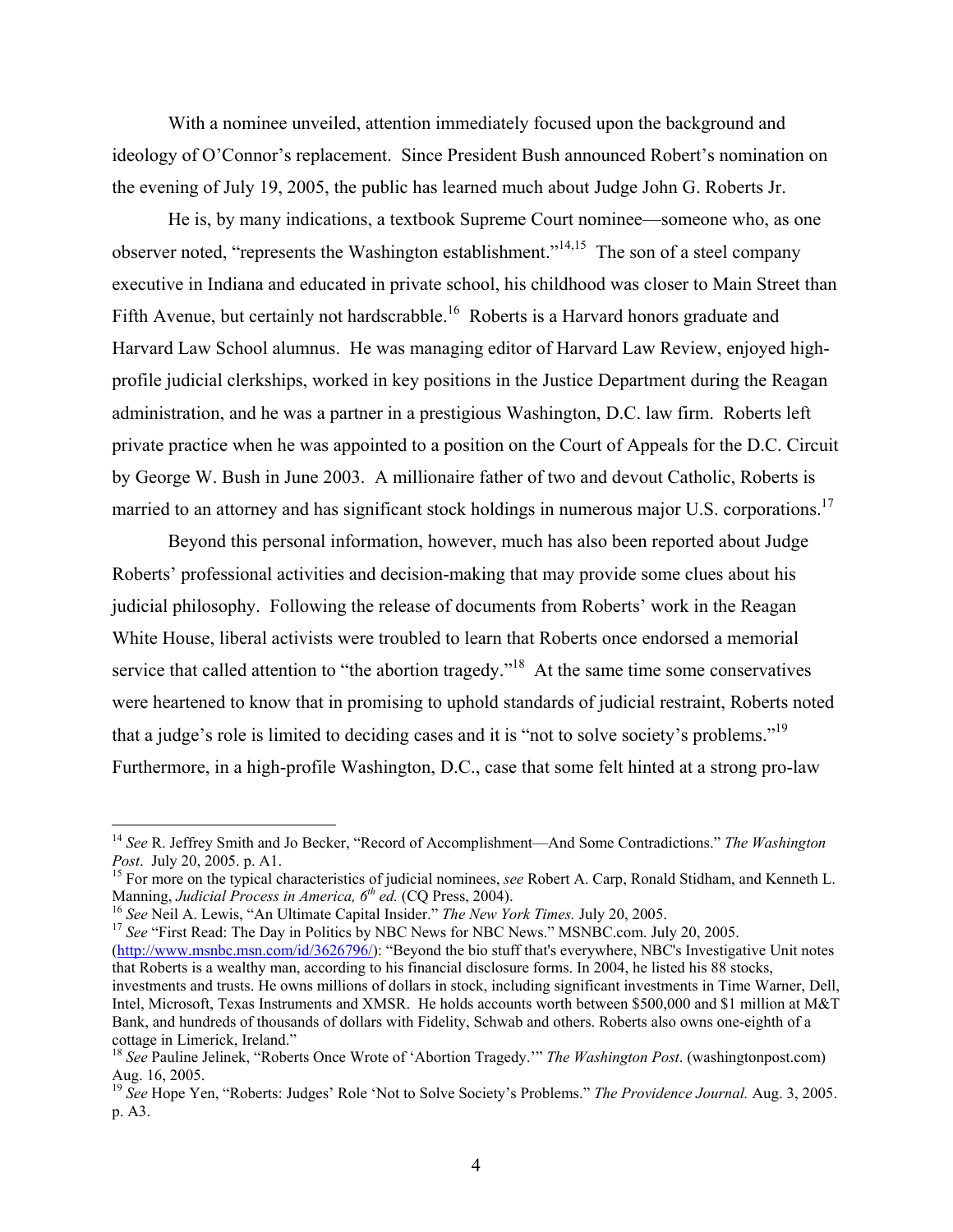enforcement position on criminal justice matters, Judge Roberts upheld the constitutionality of the arrest of a 12-year old girl for eating a french fry in a subway station.<sup>20</sup>

On the other hand, however, social conservatives were somewhat dismayed to learn that while Roberts worked at the law firm Hogan and Hartson, he did pro bono work for a gay rights group which successfully argued the landmark case *Lawrence v. Texas* (539 U.S. 558).<sup>21</sup> And also to the disappointment of the right, Roberts had backed away from some of his earlier comments supporting the restraining of Supreme Court jurisdiction on matters pertaining to school prayer and abortion. $22$ 

However, while the widely reported accounts of Judge Roberts are useful and informative, they largely constitute anecdotes and isolated instances, and they fail to provide a comprehensive view of Judge Roberts' ideology. These scattered tales, along with Roberts' limited time on the bench, have resulted in the fact that identifying Roberts' overall ideology has been somewhat of a challenge. Thus, we know surprisingly little about a very high profile issue that is likely to have a profound effect upon American politics for many years to come—the possible replacement of Sandra Day O'Connor with John G. Roberts on the U.S. Supreme Court.

As a means of shedding some light on this highly salient question, this study presents an empirical investigation of the ideology of Judge John G. Roberts' decision-making. It does so in a manner that is different in at least two ways from that offered by many of the journalistic accounts that have been provided so far about Judge Roberts.

First, this study seeks to provide a more comprehensive analysis of Judge Robert's ideology by studying a greater number of his decisions and engaging in a quantitative analysis of his voting record. Much attention so far has focused upon majority opinions written by Judge Roberts in a select number of cases. However, like any other judge on a multi-member appellate court, Roberts has cast far many more votes than written opinions. And it is the sum of these votes that ultimately constitutes the ideological pattern of a judge. While investigation of written opinions is an important way by which we may discern a judge's decision-making philosophy, the overall voting record of a judge is most often the means by which political scientists are able to make informed statements about a judge's general ideology.

<span id="page-4-1"></span><span id="page-4-0"></span><sup>&</sup>lt;sup>20</sup> See Martin Weil, "In DC, Roberts Got Taste of National Spotlight." The Washington Post. July 20, 2005. p. A12. <sup>21</sup> See Richard A. Serrano, "Roberts Donated Help to Gay Rights Case." The Los Angeles Times. Aug. 4, 2005. p.

<span id="page-4-2"></span>A1. 22 *See* David D. Kirkpatrick, "Conservative Gathering is Mostly Quiet on Nominee." *The New York Times*. Aug. 15, 2005. p. A15.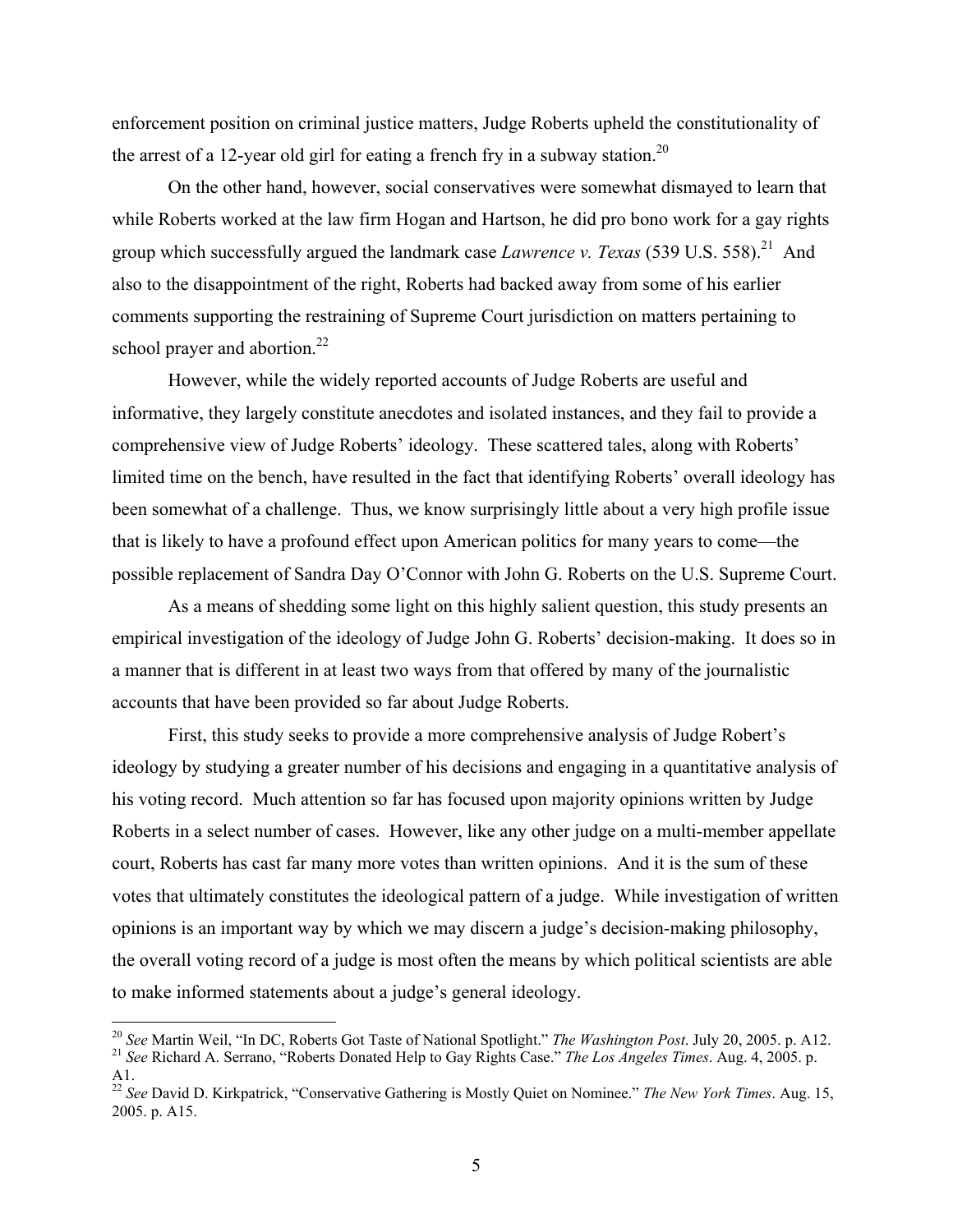Secondly, this research attempts to take into consideration an important aspect that many reports have neglected—the extent to which Judge Roberts decision-making is consistent (or, perhaps, inconsistent) with other U.S. courts of appeals jurists. Of course, such comparisons are usually difficult and fraught with methodological peril. However, public law scholars in political science have developed a valuable database of U.S. Courts of Appeals decision-making that may be used as a form of benchmark in evaluating the Judge Roberts' ideology vis-à-vis other appellate courts jurists. By utilizing this database, I hope to provide some comparative basis for identifying Judge Roberts' ideology.

## **Data and Analysis**

I textually analyzed 190 published and unpublished cases selected from Westlaw and LexisNexis.<sup>23</sup> The cases have been identified as the sum total of the decisions in which Roberts participated while on the D.C. Court of Appeals.<sup>24</sup> I noted the ideological direction ("liberal" or "conservative") of Judge Roberts' vote in each case. I also recorded the type of case, categorizing the cases in one of three widely-used case type areas: criminal justice, civil rights and liberties, and economic activity and labor regulation. In those instances where a case touched upon more than one issue area, the primary policy area was recorded. Forty-five cases that did not reveal a clear liberal/conservative dimension or outcome, as well as those that could not be identified within one of the three broad case type areas, were excluded from analysis.

I utilized established coding methodologies employing contemporary American understandings of ideology in determining judges' votes in each of the three broad case type categories. For example, in the area of criminal justice, judges' votes in favor of a criminal defendant were coded as "liberal," while decisions supporting the state and/or prosecutors were coded as "conservative." A judge's decision upholding individual civil liberties protections was coded as liberal, while those that allowed government greater control were recorded as conservative. In the area of civil rights, votes favoring those who alleged that their civil rights had been violated were coded in a liberal fashion, while decisions against these litigants were noted as conservative. Finally, I coded as liberal a judge's vote in support of a labor union or

<span id="page-5-0"></span><sup>&</sup>lt;sup>23</sup> Sincere thanks are extended to Cathy O'Neill for her assistance in retrieving the cases.

<span id="page-5-1"></span><sup>&</sup>lt;sup>24</sup> See Kevin Russell, Anisha Dasgupta, and Brian Fletcher, "Roberts' Place on the Ideological Spectrum of the D.C. Circuit." *The Supreme Court Nomination Blog* (web page sponsored by Goldstein and Howe, P.C.). July 20, 2005. [\(http://www.sctnomination.com/blog/archives/2005/07/roberts\\_place\\_o\\_1.html](http://www.sctnomination.com/blog/archives/2005/07/roberts_place_o_1.html)).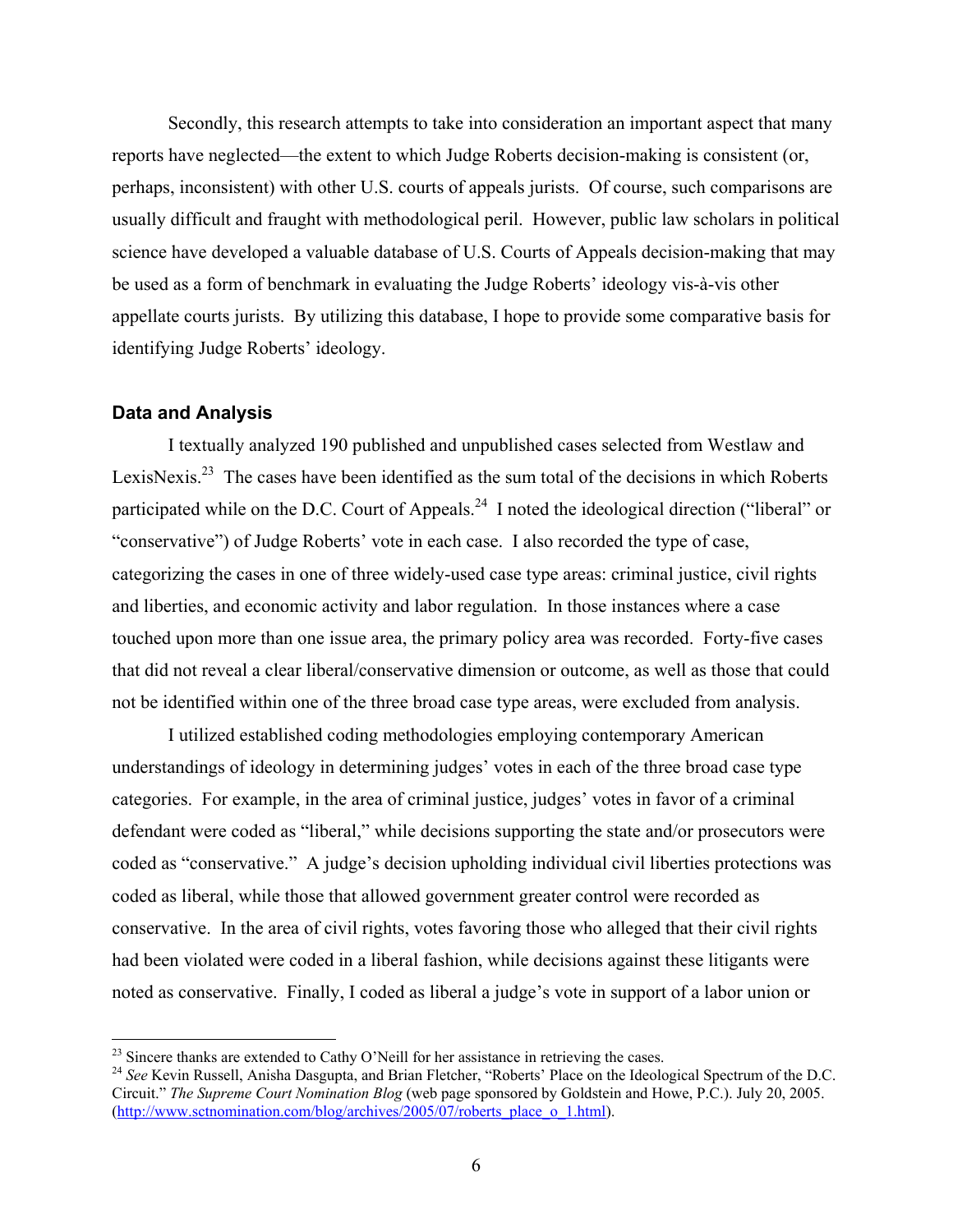government regulator, while a conservative preference was one that favored business or industry. The case coding standards and methodology are well established in the political science literature, and similar coding methodology has been used in comprehensive, highly-regarded studies of U.S. Supreme Court<sup>25</sup> and U.S. District Court<sup>26</sup> decision-making.

As a point of comparative reference, I evaluated Judge Roberts' ideology relative to that of the average of U.S. Court of Appeals decision-making in the three major case type categories. This data was obtained from the United States Courts of Appeals Database archived at the Inter-University Consortium for Political and Social Research at the University of Michigan.<sup>27</sup> I calculated the percentage of liberal and conservative votes on three judge panels sampled in the Court of Appeals Database and utilized the same three-issue area typology as that of the Judge Roberts' decisions.

|                               | John<br><b>Roberts</b> | Ct. of Appeals<br>Average | <b>Difference</b> |
|-------------------------------|------------------------|---------------------------|-------------------|
|                               | % (n)                  | $\%$                      |                   |
| <b>Liberal Decisions</b>      | 32.2%                  | 41.1%                     | $-8.9%$           |
| <b>Conservative Decisions</b> | 67.1%                  | 58.9%                     | $+8.2%$           |

Let us now turn to an analysis of the data. As reported in table 1, John Roberts has cast a conservative vote in 67.1% of the cases reviewed during his tenure on the Court of Appeals for the D.C. Circuit. This compares to a conservatism rate of 58.9% for all judges on the U.S. courts

<u>.</u>

<span id="page-6-0"></span><sup>25</sup> *See* Harold Spaeth, *United States Supreme Court Database, 1953-1997.* Ann Arbor, MI: Inter-University Consortium for Political and Social Research.; *and* Jeffrey Segal and Harold Spaeth, *The Supreme Court and the* 

<span id="page-6-1"></span>*Attitudinal Model* (Cambridge University Press, 1993). 26 *See* C. K. Rowland and Robert A. Carp, *Politics and Judgment in Federal District Courts* (University of Kansas

<span id="page-6-2"></span>Press, 1996). 27 For more on this data, *see* Ashlyn Kuersten and Donald Songer, *Decisions on the U.S. Courts of Appeals* (Garland Publishing, 2000).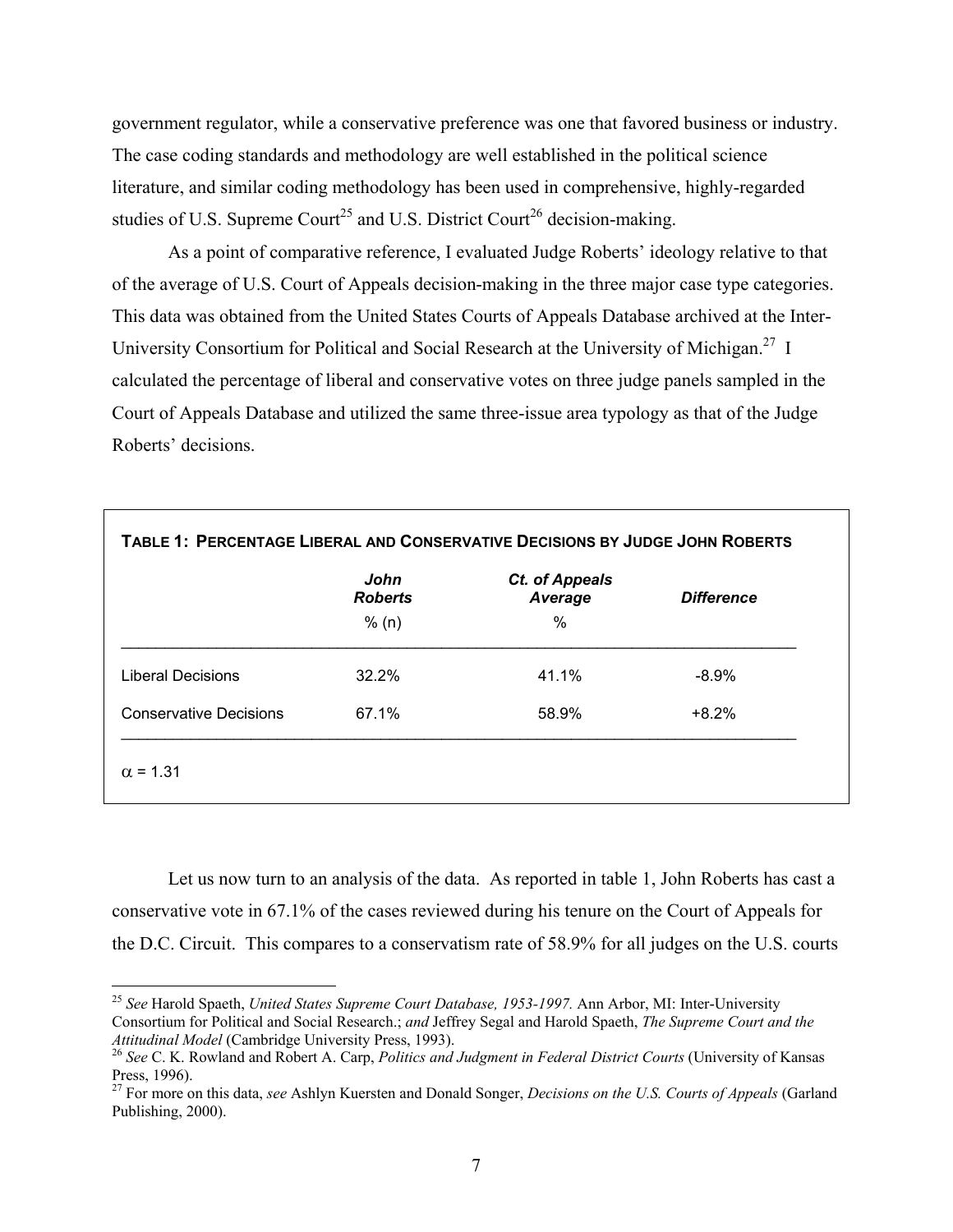of appeals. We can see, therefore, that Judge Roberts has exhibited behavior that is more conservative than average. Table 1 also reports a cross-product (or "odds") ratio ( $\alpha$ ) of 1.31, indicating that Judge Roberts was approximately 30% more likely than the average appellate court judge to hand down a conservative decision.

The odds ratio is a powerful yet simple descriptive measure of the relationship between two variables. Specifically, it is a measure of the relative probability of respondents from each independent variable category being placed in a single dependent variable category. The odds ratio complements the data presented in table 1 by providing us information about the likelihood of a liberal or conservative decision by Judge Roberts compared to the appellate court average.

Interpretation of the odds ratio is fairly straightforward. If Roberts' ideology was the same as the average for the appellate courts, the probability would be equal for a conservative decision. Thus, an odds ratio ( $\alpha$ ) of 1.0 indicates equal odds of an event occurring. Departures from 1.0 in either direction indicate increasing likelihood of variable difference. In this instance, values of the odds ratio below 1.0 indicate increasing conservatism compared to the average for the Courts of Appeals, while values above 1.0 reveal a tendency toward liberal behavior. In addition to its straightforward interpretation, use of the odds ratio is also beneficial since its value is not a function of sample size. Thus, the odds ratio offers a simple yet powerful descriptive measure useful for this exercise.

Though the overall data suggest that Judge Roberts is somewhat more conservative compared to other appellate court jurists, they do not give us much indication about Judge Roberts' decision-making patterns in different types of cases. As seen in table 2, when we control for case type, some interesting trends emerge. In the area of criminal justice, Judge Roberts ruled against criminal defendants 86.4% of the time versus an average appellate court conservatism rate of 79.2%. Though numerically this may not seem a particularly significant difference, in fact, as seen in the odds ratio of 1.66, the data indicate that Roberts was 1.66 times as likely as the average judge to hand down a conservative decision in criminal justice disputes.

The difference appears starker in the area of civil liberties and rights, though an important note of caution is necessary here. Given Judge Roberts' relatively short tenure on the D.C. Court of Appeals, along with the nature of the D.C. Court's workload, the Supreme Court nominee has been involved as a judge in a fairly small number of civil liberties and rights decisions. Consequently, we are unable to make statistically valid comparisons between Judge

8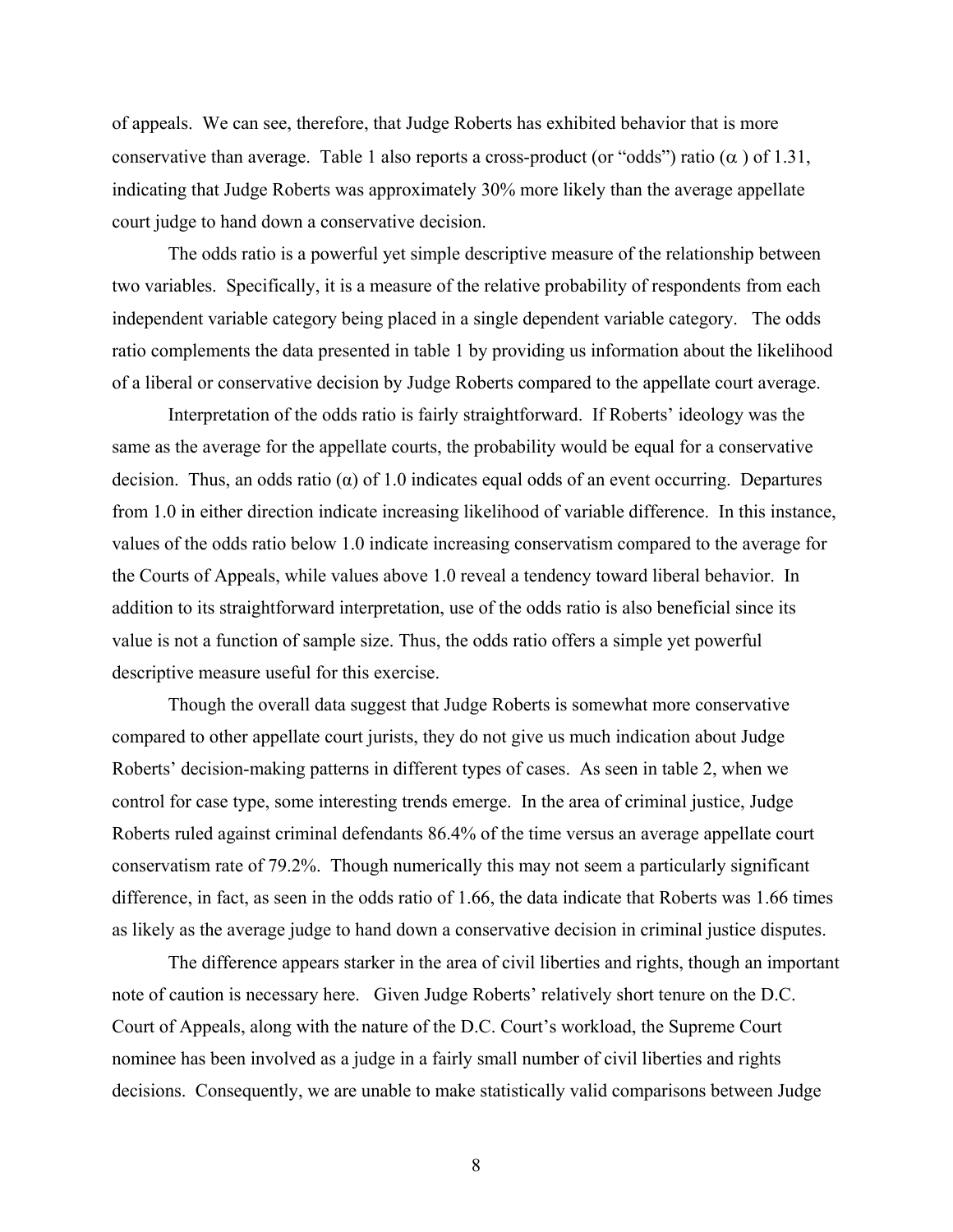Roberts and the Court of Appeals average in this case type area. That said, the limited data available suggest that Judge Roberts is very conservative in this issue area, deciding 84.6% of the sampled cases in a conservative fashion. The appellate court average conservatism rate in this case area, conversely, is 58.8%. Again, however, this result must been taken with a statistical grain of salt given the small number of cases in involved.<sup>28</sup> At this point, the data suggest that Judge Roberts is quite a bit more conservative than the average appellate court jurist in civil liberties and rights cases, but the results are simply too tenuous to draw any firm conclusions.

|                                                                    | <b>Criminal</b><br>Justice<br>% | <b>Civil Rights</b><br>& Liberties*<br>% | <b>Economic Activity</b><br>& Labor Regulation<br>% |
|--------------------------------------------------------------------|---------------------------------|------------------------------------------|-----------------------------------------------------|
| Liberal                                                            | $13.6\%$ (6)                    | $15.4\%$ (2)                             | 55.7% (39)                                          |
| Conservative                                                       | 86.4% (38)                      | 84.6% (11)                               | 44.3% (49)                                          |
| U.S. Ct. of Appeals<br>Average Percentage<br>Conservative<br>Votes | 79.2%                           | 58.8%                                    | 48.3%                                               |
| Odds ratio $(\alpha)$                                              | $\alpha$ = 1.66                 | $\alpha$ = 3.85                          | $\alpha = .85$                                      |

\* The number of civil liberties and rights cases by Roberts is too low to make statistically valid comparisons. Data are presented for reference purposes.

<span id="page-8-0"></span><sup>28</sup> In statistics the *Central Limit Theorem* dictates that as a sample size becomes larger, it will tend to approximate the normal distribution of the universe from which the sample is drawn. Though valid sample sizes vary depending on a number of factors, as a very rough rule judicial politics scholars generally seek sample sizes of 30 or greater before attempting to make statistically valid comparisons.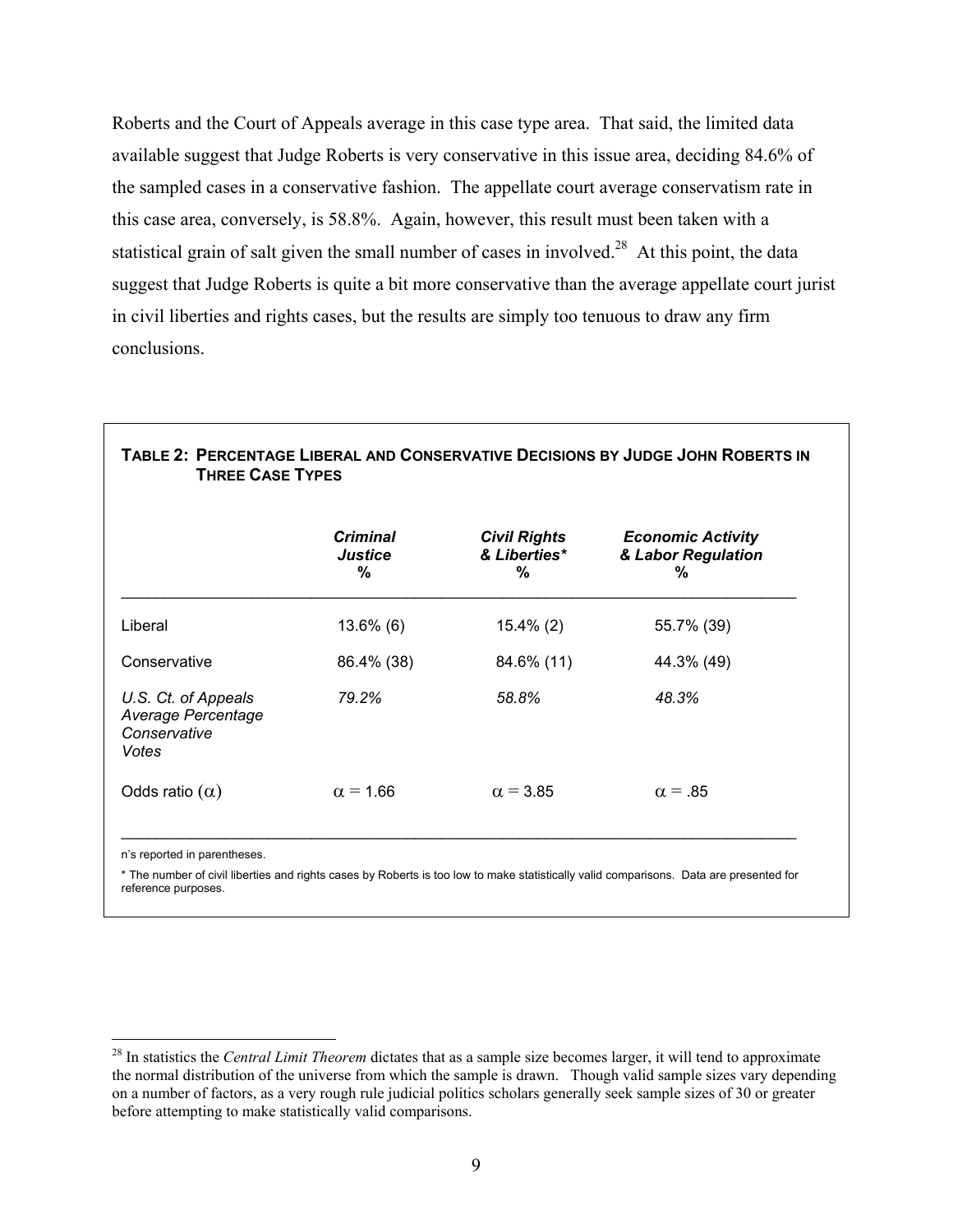On the other hand, we see a rather different decision-making pattern by Judge Roberts in labor and economic cases. The evidence suggests that Judge Roberts is more liberal than the appellate court average when it comes to matters pertaining to government regulation and labor issues. Roberts voted for a conservative outcome in only 44.3% of these cases, compared to an average of 48.3%. The odds ratio indicates that Judge Roberts was approximately 15% less likely than the typical appellate court jurist to decide a labor and economic case in a conservative direction.

## **Discussion**

How conservative is Judge John G. Roberts, Jr.? That has been the question on the minds of numerous court watchers following George W. Bush's nomination of the appellate court judge to replace retiring Supreme Court Justice Sandra Day O'Connor, and it has been the basis for the inquiry of this analysis.

An overall comparison of Judge Roberts' decision making indicates that he is somewhat more conservative than the average appellate court judge, though not dramatically so. However, a general level analysis does not take into account the rather sharp differences in Judge Roberts' decision-making in different policy areas. It is clear that Roberts has exhibited distinctly conservative voting in criminal justice matters, siding with prosecutors in the vast majority of cases. In civil liberties and rights cases I was unable to engage in a reliable comparison of Judge Roberts's votes due to a small sample size, but a cursory review suggests that Judge Roberts has been very conservative in these cases as well. At the same time, however, Judge Roberts has confounded conservatives by siding with labor interests and government regulators a majority of time.

What are we to make of these results? In some ways, they are consistent with previous work on George W. Bush's judicial nominees which found an emphasis upon social-issue conservatism and less conservative decision-making in labor and economic matters.[29](#page-9-0) In recent years, it has been hot-button issues in the areas of civil liberties and rights that have been most politically polarizing and attracted the greatest amount of attention from partisans on both sides of the aisle. Judge Roberts' decision-making track record in this area is scant, however. The

<span id="page-9-0"></span><sup>29</sup> *See* Carp, Manning, and Stidham (2004).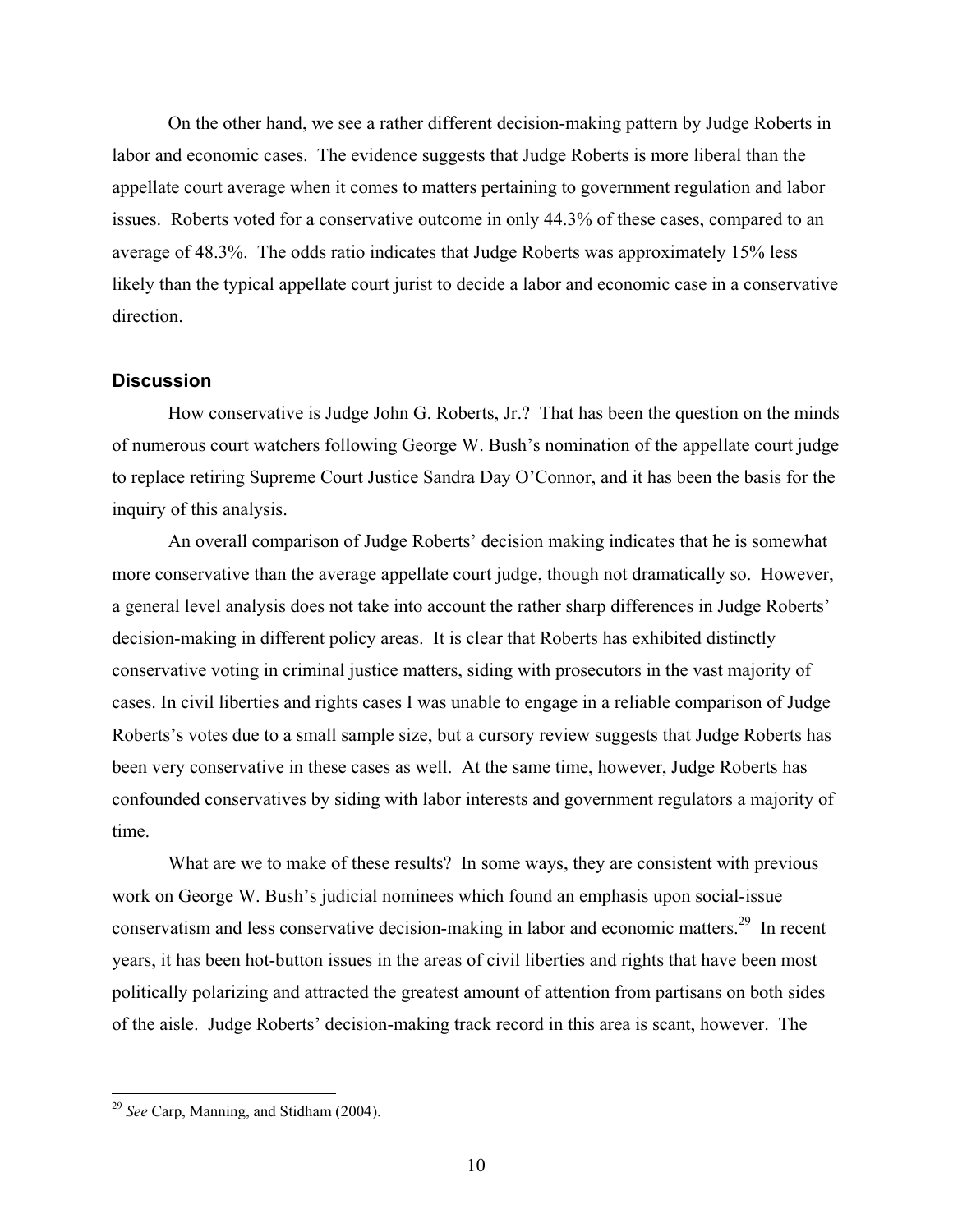limited data that are available suggest that his approach to these cases has been very conservative.

Issues pertaining to criminal justice have not been as salient. Neither political party has put forward any major recent federal proposal to "beef up" law enforcement, nor have there been any significant attempts to alter the criminal justice system to afford increased protections to criminal defendants. With crime rates in a long-term decline, the political record suggests that a remarkable level of pro-law enforcement agreement has been reached in this issue area, and Judge Roberts' decision-making behavior appears to reflect this.

Some may find Judge Roberts' votes in labor and economic cases surprising, but in many ways his decisions are not particularly startling given the overall priorities of the W. Bush administration. Despite some rhetoric to the contrary, the Bush administration has generally not made scaling back the regulatory state or limiting labor union power a top priority. During Bush's tenure federal expenditures have increased dramatically, bureaucracy has grown in size, and the scope and depth of government regulations has not been curtailed to any large degree. When Bush had yet to name a successor to O'Connor, business interests expressed hopes that the next nominee would take a more friendly posture to their priorities.<sup>30</sup> The data identified here suggest that this is not the case and that Bush's nominee may be, as at least one observer predicted, a "setback" for business.<sup>[31](#page-10-1)</sup>

The question remains whether Democrats will attempt to stop Robert's nomination. Their efforts to do so have been hindered, at least so far, on four fronts. First, Roberts's sterling credentials and "well-qualified" ABA rating make it very difficult for his opponents to brand him as unqualified or unfit to serve.<sup>32</sup> Secondly, the nominee is widely regarded as very personable and likeable, even among his ideological opponents. Roberts has also avoided making controversial public statements, lectures, and/or writings that could call attention to his ideological predispositions. Finally, Judge Roberts' relatively brief tenure on the bench provides a limited record that may form the basis for analysis. He is, consequently, a nominee that Democrats have found difficult to assail and this has meant that the battle over Justice

1

<span id="page-10-0"></span><sup>&</sup>lt;sup>30</sup> See Lorraine Woellert, "Full Court Press: Business Looks for a New Ally on a Bench that Isn't Always Friendly." *BusinessWeek July 18, 2005.*<br><sup>31</sup> *See* Greg Stohr, "Businesses May Face High-Court Setback as Bush Weighs Vacancy." Bloomberg.com. July 5,

<span id="page-10-1"></span><sup>2005.</sup> [\(http://www.bloomberg.com/apps/news?pid=10000103&sid=asVFW8LdsHWI&refer=us\)](http://www.bloomberg.com/apps/news?pid=10000103&sid=asVFW8LdsHWI&refer=us) 32 *See* "American Bar Association Rates Roberts 'Well-Qualified'" *The Providence Journal*. Aug. 18, 2005. p. A12.

<span id="page-10-2"></span>